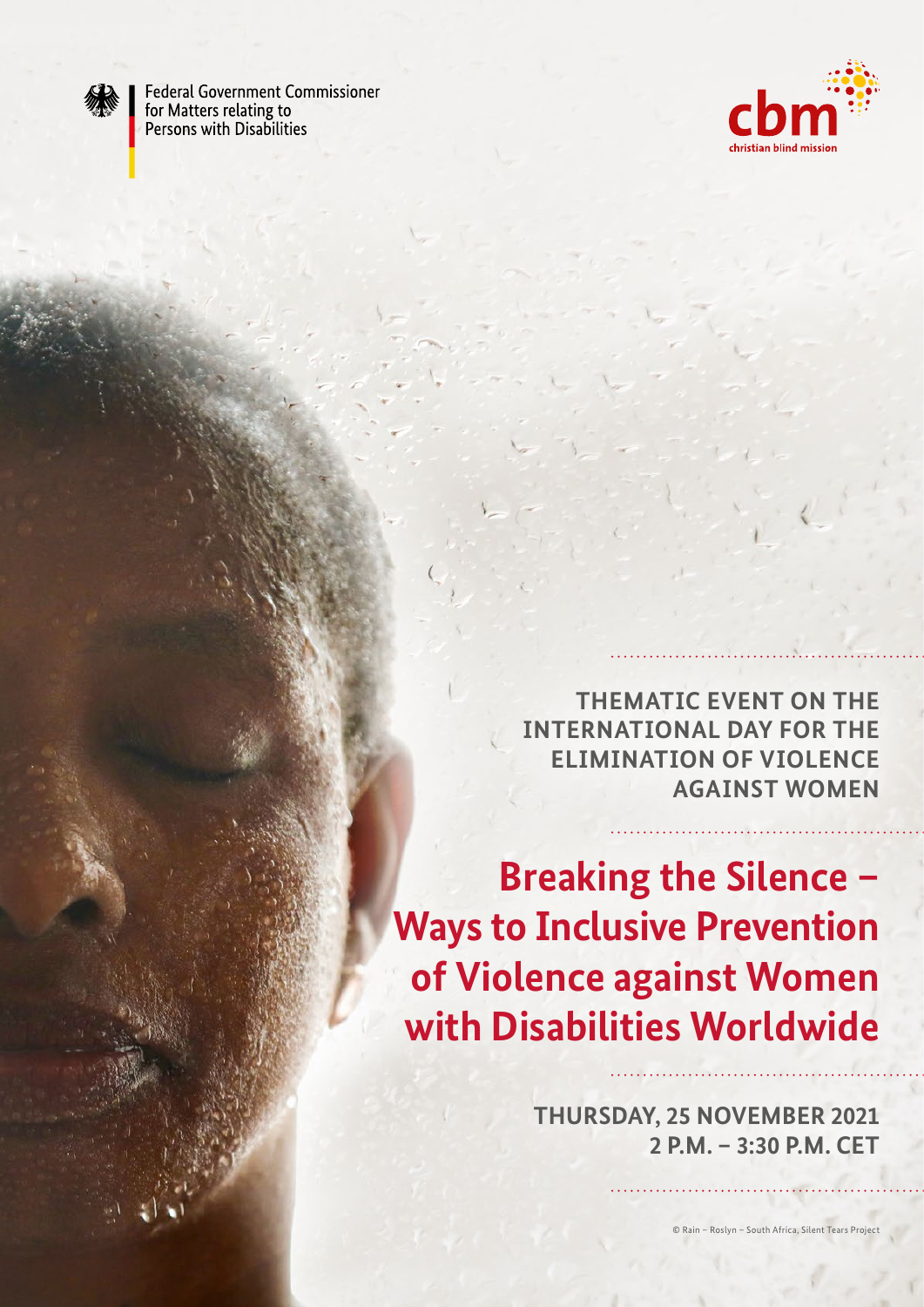



# **PROGRAM**

|             | <b>Thursday, 25 November 2021</b>                                                                                                                                                                                                                                                                                                                                                                                                                                                                                                                                               |
|-------------|---------------------------------------------------------------------------------------------------------------------------------------------------------------------------------------------------------------------------------------------------------------------------------------------------------------------------------------------------------------------------------------------------------------------------------------------------------------------------------------------------------------------------------------------------------------------------------|
|             | Live: www.breaking-the-silence.eu<br>Moderator: Dörte Maack                                                                                                                                                                                                                                                                                                                                                                                                                                                                                                                     |
| 2 p.m.      | <b>Welcome and Introduction</b>                                                                                                                                                                                                                                                                                                                                                                                                                                                                                                                                                 |
| $2:05$ p.m. | <b>Opening</b><br>Jürgen Dusel, Federal Government Commissioner for Matters relating to Persons with<br><b>Disabilities</b>                                                                                                                                                                                                                                                                                                                                                                                                                                                     |
| 2:10 p.m.   | <b>Overview of the Situation of Women with Disabilities Worldwide</b><br>Laure Tay, Country Representative CO Togo, Benin, Ivory Coast,<br><b>CBM Christian Blind Mission</b>                                                                                                                                                                                                                                                                                                                                                                                                   |
| 2:20 p.m.   | <b>Panel Discussion on the Reduction of Multiple Discrimination</b><br>Abia Akram, Chairperson of the National Forum for Women with Disabilities, Pakistan<br>Jürgen Dusel, Federal Government Commissioner for Matters relating to Persons with<br><b>Disabilities</b><br>Ingrid-Gabriela Hoven, Board Member, German Corporation for International Cooperation<br>(GIZ)<br>Martina Puschke, Project Manager, Weibernetz e.V.<br>Dr. Britta Schlegel, Head of Monitoring of the UN-Convention on the Rights of Persons with<br>Disabilities, German Institute for Human Rights |
| 3:20 p.m.   | <b>Closing Statements</b><br>Dr. Rainer Brockhaus, CEO, CBM Christian Blind Mission<br>Jürgen Dusel, Federal Government Commissioner for Matters relating to Persons with<br><b>Disabilities</b>                                                                                                                                                                                                                                                                                                                                                                                |
| 3:30 p.m.   | End                                                                                                                                                                                                                                                                                                                                                                                                                                                                                                                                                                             |
|             |                                                                                                                                                                                                                                                                                                                                                                                                                                                                                                                                                                                 |